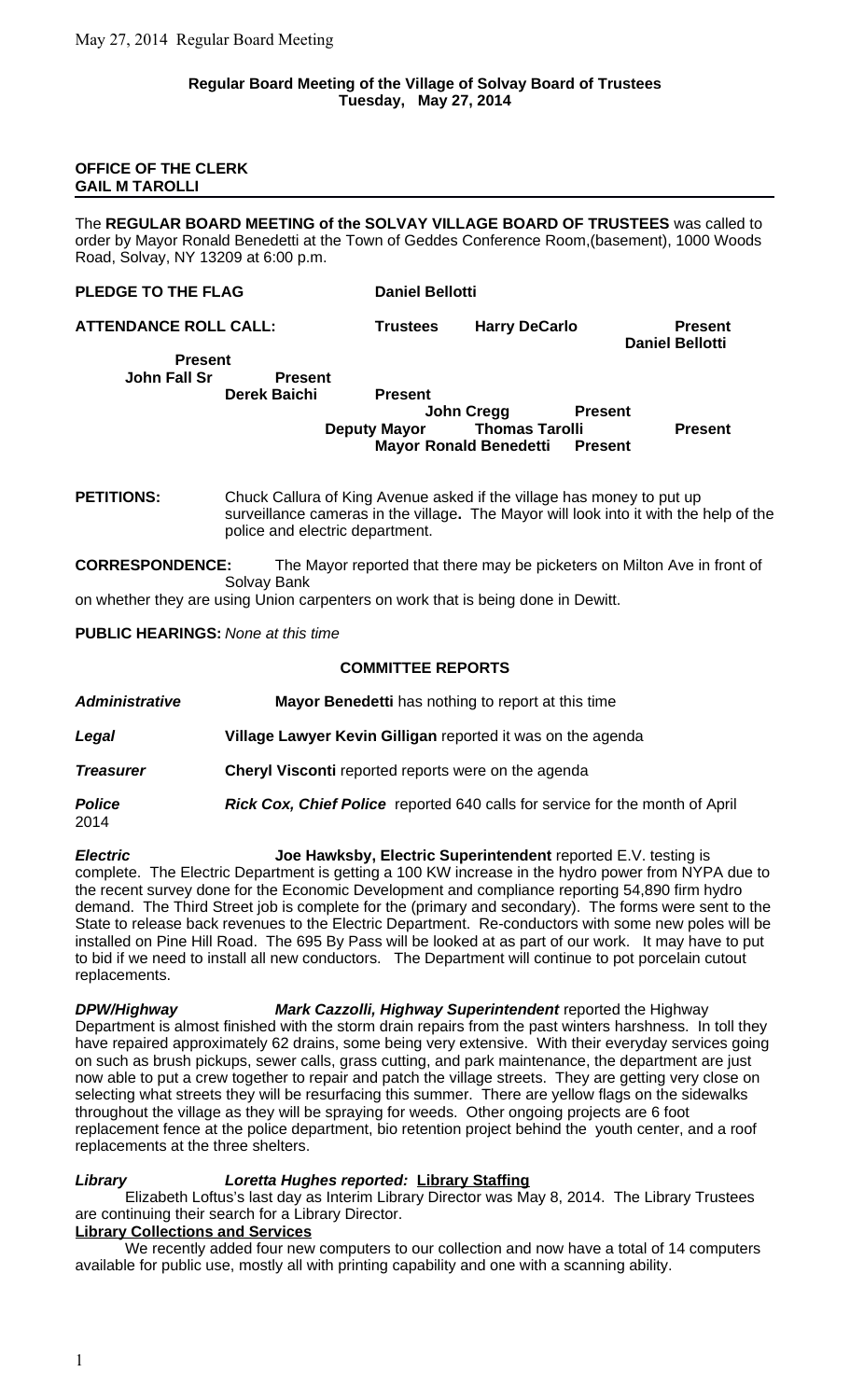# May 27, 2014 Regular Board Meeting

Complimentary coffee and tea is now available at the library thanks to The Friends of the Library who are generously sponsoring this coffee service. Patrons can now enjoy a cup of coffee or tea in the Hazard Room while reading the newspaper or chatting with other patrons.

Use of the library's community room and meeting rooms increased over the past month particularly with use by Solvay School personnel who have been utilizing our meeting rooms to tutor students as the school year is nearing the end. In addition, throughout the month of May the Library hosted an art exhibit of Solvay Middle School students artwork in the Community Room . The Art Department held a reception for students and their families at the beginning of May to open the exhibit. **Library Programs**

On Friday, May 16 Dan The Snakeman brought a variety of his collection to the library. He brought a couple alligators and turtles to show how much animals can grow over a period of a year. He also brought a tarantula, one of the world's 2<sup>nd</sup> largest species of frogs, a couple iguanas, and lots of snakes including a Western Diamondback rattlesnake and a giant python. The audience was allowed to touch and hold many of these animals and anyone who wanted to could have their picture taken holding "Lucy" the giant python. The program was enjoyed by kids and adults alike and a video of part of the program can be found on syracuse.com under "Dan the Snakeman brings creepy crawlers to Solvay Library. If you missed it and would like to meet Dan and see some of his collection, Dan will be back to do another program on Monday, August 4<sup>th</sup>.

The Library will be showing the movie "Monuments Men" on Sunday, June 8 at 2:00.

Looking ahead to summer, the library will once again offer a summer reading program for all children entering grade K-12 in the fall. This year's state-wide theme called "Fizz Boom Read" will have an emphasis on science and is designed to encourage kids to explore all different kinds of science topics.

We have several special programs scheduled during the summer. In addition to a return visit by **Dan the Snakeman**, we'll have **Zoo-to-You**, **The MOST** will be bringing their traveling science program called Fizz Boom Amaze, **Channel 9 Meteorologist Dave Longley** will be coming and **Moreland the Magician** will be returning again this year with a brand new show.

On top of that, we'll also be introducing some brand new programs that we've scheduled for each weekday throughout the summer.

Tuesdays we'll have a program called Teen STEAM. This program will be geared towards teens to encourage them to have fun with STEAM (Science, Technology, Engineering, Art & Math). Wednesdays we're hosting a family movie night called Dinner and a Movie. We're inviting people to pack a picnic dinner or pick up something from their favorite takeout restaurant and head to the library for a family movie night. We'll be showing movies that are typically rated G or PG. Our first Dinner and a Movie is scheduled for June 25 and we'll be showing the newly released "The LEGO Movie". Thursdays will be game day. We'll have a variety of gaming activities for kids including board games, video games, card games and other games.

Fridays kids can come to the library for Craft Day and make a craft to take home. Saturdays we're calling it FUNtastic Saturdays. Kids 5 and older are invited to come on Saturday mornings for stories, a craft and other fun activities.

Descriptions of all these programs and a schedule of the craft or activity planned are listed on the library's website calendar of events. We'll also have printed copies of our calendar flyer available at the library.

The Summer Reading Program runs from June 23 through August 15. We're having a sign-up party on Wednesday, June 18 from 3:00-6:00. We'll have people available to help kids sign up for the program, let them know what's going on at the library during the summer and we'll also have some activities, giveaways and ice cream sundaes, courtesy of the Friends of the Library.

Through these new weekly programs along with the special events, we're hoping kids and their families will visit the library frequently during the summer. We'll also be providing incentive prizes to Summer Reading Program participants to encourage them to keep up their reading skills during the summer vacation.

Our summer hours begin on Sunday, June 22 and continue through Sunday, August 31. During this time period our weekend hours will change. We'll be open on Saturdays from 9 a.m. to 1:00 p.m. and closed on Sundays.

# **Friends of the Library**

The Friends of the Library will be holding their annual Book and Bake Sale this weekend. The sale will be held at the Solvay Fire Dept. on Milton Ave starting on Friday from 5:30 to 8:30 p.m. and continues on Saturday and Sunday. They've received lots of donations of books, DVDs and CDs and we're very appreciative to Mark Cazzolli and the Highway Department staff for their help in transporting the boxes to the Fire Dept. for the sale.

### *Codes* **Trustee Thomas**

Tarolli reported the pool will open on June 29<sup>th</sup> and close August 17<sup>th</sup>, 2014.

*Stormwater* None at this time

## **RESOLUTIONS:**

1. Authorization from the Board of Trustees to approve the minutes from the April 22, 2014 Regular Board Meeting and the Reading of the Minutes be herewith dispensed.

| <b>MOTION:</b> | John Fall Sr         |   |                       |
|----------------|----------------------|---|-----------------------|
| <b>SECOND:</b> | <b>Harry DeCarlo</b> |   |                       |
| <b>AYES:</b>   | <b>NAYES:</b>        | 0 | <b>MOTION CARRIED</b> |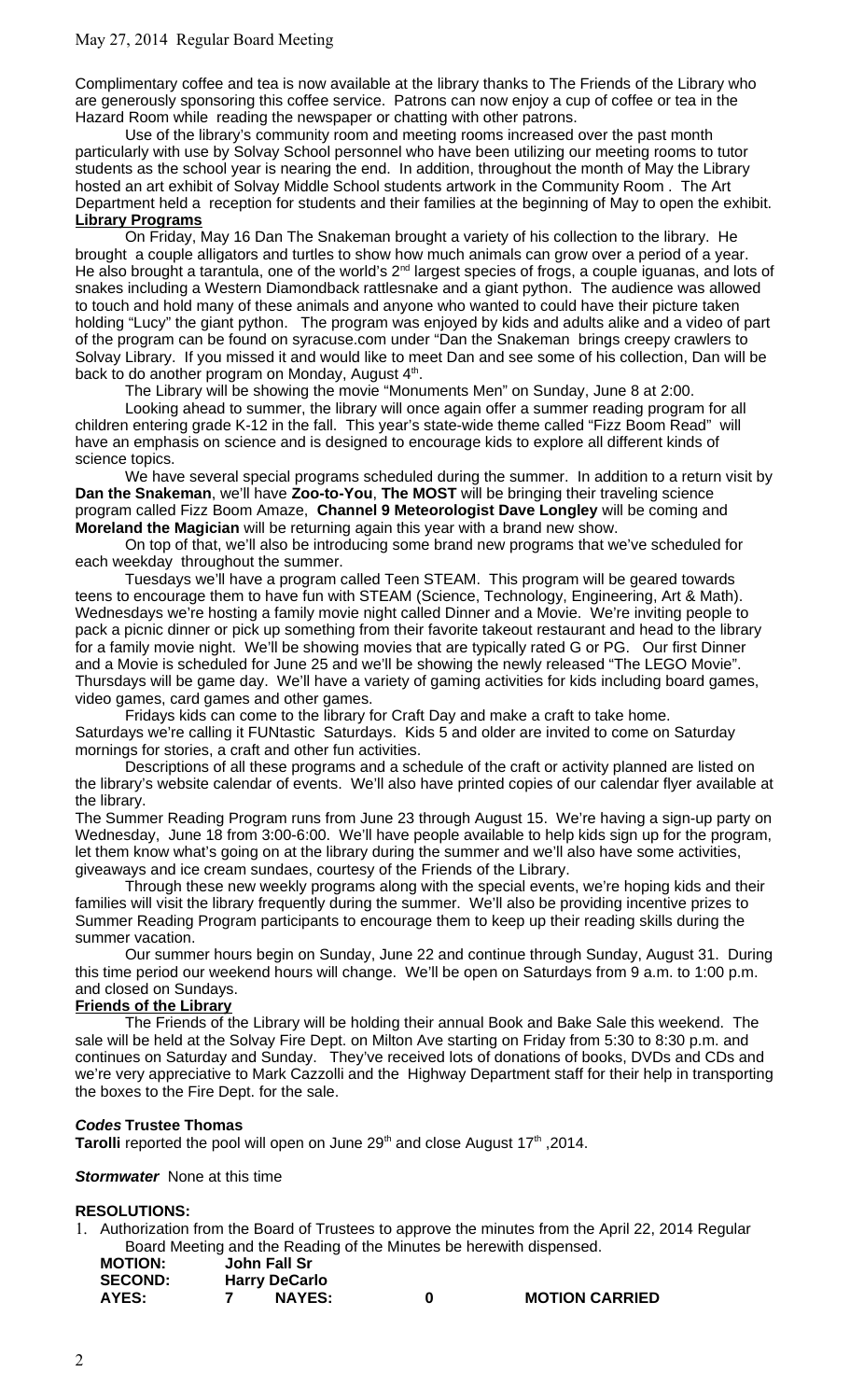2. Authorization from the Board of Trustees to pay C&S Engineers \$7620.00 for services rendered form

| <b>MOTION:</b><br><b>SECOND:</b>                                                                    | 4/1/14 - 4/30/14. (Invoices: 0146047, 0146048, 0146049, 0146050, 0146051, 0146054)<br>Derek Baichi<br><b>Harry DeCarlo</b> |               |                  |   |                                                                                  |  |
|-----------------------------------------------------------------------------------------------------|----------------------------------------------------------------------------------------------------------------------------|---------------|------------------|---|----------------------------------------------------------------------------------|--|
| AYES:                                                                                               |                                                                                                                            | <b>NAYES:</b> |                  | 0 | <b>MOTION CARRIED</b>                                                            |  |
| <b>MOTION:</b>                                                                                      | John Cregg                                                                                                                 |               |                  |   | 3. Authorization from the Board of Trustees to approve the Budget Modifications: |  |
| <b>SECOND:</b><br>AYES:                                                                             | <b>John Fall Sr</b><br>7                                                                                                   | <b>NAYES:</b> |                  | 0 | <b>MOTION CARRIED</b>                                                            |  |
| <b>From: Mike Fecco</b>                                                                             |                                                                                                                            |               |                  |   |                                                                                  |  |
| <b>Village of Solvay General Fund</b><br><b>Schedule of Proposed Budget</b><br><b>Modifications</b> |                                                                                                                            |               |                  |   |                                                                                  |  |
| For Approval at the May 2014 Regular Board Meeting                                                  |                                                                                                                            |               | (as<br>modified) |   | newly<br>modified<br>proposed                                                    |  |

**Accoun t Title Current Budget Budget Mod Budget Amount Revenu e** 410900 A | Interest & Penalties on Tax | 16,387 | | 3,499 | | 19,886 412550 A | Village Clerk Fees | 1,100 | | 34 | 1,134 415600 A Safety Inspection Fees 2,807 | 575 | 3,382 415610 A Safety Registration Fees | 1,565 | 345 | 1,910 415890 A Other Public Safety Income 1,500 (1,171) 329 424010 A | Interest Income on Deposits | 540 | 20 | 20 | 560 424400 A Rental - Other 54,042 (4,153) 49,889 424500 A Commissions - CATV 104,000 | 5,241 | 109,241 425010 A Business Licenses | 2,500 | (367) | 2,133 425550 A Permits 5,000 465 5,465 426100 A | Fines & Forfeited Bail | 100,000 | | (7,500) | 92,500 426800 A | Insurance Recoveries | 40,110 | 7,755 | 47,865 427053 A Gifts & Donations 2,000 (880) 1,120 427700 A Other Authorized Revenues 4,730 106 4,836 430890 A State Aid - Other 1990 6,072 (780) 6,072 (780) **Total 342,353** 342,353 3,189 345,542

**Expens es**

| 5312.01 | Police - Vehicle Repairs      | 15,209 | 2,291   | 17,500 |
|---------|-------------------------------|--------|---------|--------|
| 5312.06 | Police - Radio                | 537    | 1,390   | 1,927  |
| 5312.09 | Police - Evidence Supplies    | 404    | 157     | 561    |
| 5312.10 | Police - Supplies/Equip       | 220    | 196     | 416    |
| 5312.12 | Police - Training/Conferences | 997    | 210     | 1,207  |
| 5312.17 | Police - Computers            | 1,936  | (152)   | 1,784  |
| 510104  |                               |        |         |        |
| A       | Board of Trustees - Other     | 800    | (160)   | 640    |
| 511101  |                               |        |         |        |
| A       | Police Justice - Wages        | 65,000 | 2,200   | 67,200 |
| 512104  |                               |        |         |        |
| A       | Mayor - Other                 | 4,600  | (780)   | 3,820  |
| 513554  |                               |        |         |        |
| A       | Assessors/Tax Receiver        | 4,800  | 361     | 5,161  |
| 514104  |                               |        |         |        |
| A       | Village Clerk - Wages         |        | 538     | 538    |
| 514204  |                               |        |         |        |
| A       | Law - Other                   | 70,000 | (5,000) | 65,000 |
| 514304  |                               |        |         |        |
| A       | Personnel - Other             | 3,259  | 250     | 3,509  |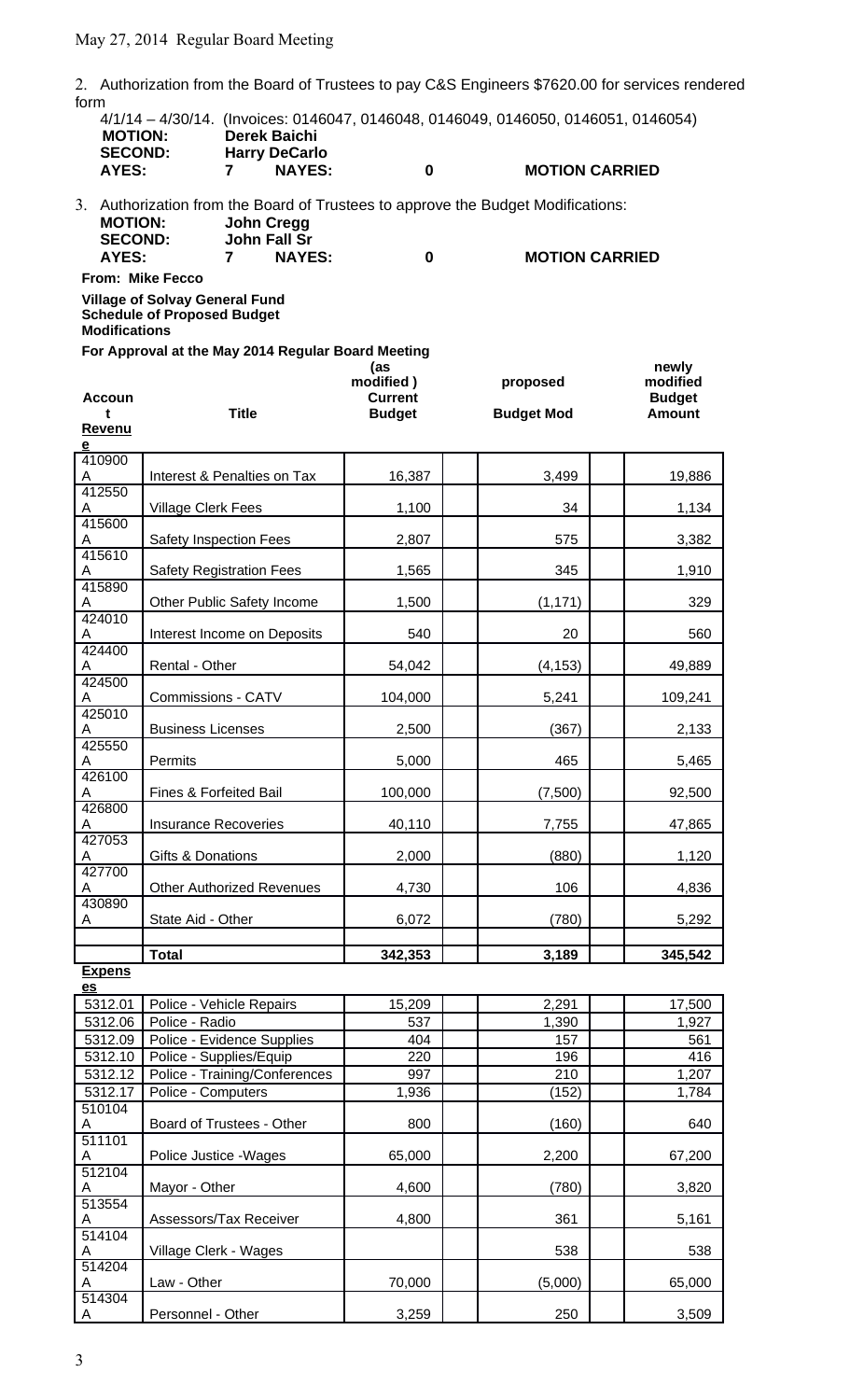| 516204      |                                    |           |           |         |
|-------------|------------------------------------|-----------|-----------|---------|
| A           | Building - Other                   | 66,000    | (20,000)  | 46,000  |
| 516401      |                                    |           |           |         |
| A<br>516404 | Central Garage - Wages             | 31,715    | (30, 933) | 782     |
| A           | Central Garage - Other             | 70,000    | (20,000)  | 50,000  |
| 519104      |                                    |           |           |         |
| A           | Insurance                          | 120,000   | (10, 737) | 109,263 |
| 519904      |                                    |           |           |         |
| A           | <b>General Contingent Account</b>  | 78,691    | 99,292    | 177,983 |
| 551421      |                                    |           |           |         |
| A           | Snow Removal - Wages               | 145,065   | 766       | 145,831 |
| 551422      |                                    |           |           |         |
| A           | Snow Removal - Equipment           | 5,000     | (1, 167)  | 3,833   |
| 551424<br>A | Snow Removal - Other               | 165,000   | (33, 889) | 131,111 |
| 575504      |                                    |           |           |         |
| A           | <b>Celebrations &amp; Concerts</b> | 2,000     | (41)      | 1,959   |
| 580104      |                                    |           |           |         |
| A           | Zoning Board - Other               | 300       | (149)     | 151     |
| 581201      |                                    |           |           |         |
| A           | Sanitary Sewer - Wages             | 19,624    | 10,000    | 29,624  |
| 581404      |                                    |           |           |         |
| A           | Storm Sewer - Other                | 5,000     | 162       | 5,162   |
| 581604      |                                    |           |           |         |
| A           | Refuse Cxollection - Other         | 325,305   | 8,000     | 333,305 |
| 581701      |                                    |           |           |         |
| A<br>590608 | <b>Street Cleaning - Wages</b>     | 91,377    | 15,000    | 106,377 |
| A           | Health Insurance                   | 608,582   | (44, 616) | 563,966 |
| 599999      |                                    |           |           |         |
| A           | Contribution to Public Library     | 235,485   | 30,000    | 265,485 |
|             | <b>Total</b>                       | 2,136,906 | 3,189     | 216,045 |

4. Authorization from the Board of Trustees to pay Costello, Cooney & Fearon, PLLC \$11,573.75 for services rendered for the month of April, 2014.

**MOTION: Daniel Bellotti**

**SECOND: Thomas Tarolli**

**AYES: 7 NAYES: 0 MOTION CARRIED**

5. Authorization from the Board of Trustees to approve

**WHEREAS**, the property described by the following tax map number(s) and located at the following address(s) is/are in the Village of Solvay, is/are owned by the following owner(s); and **WHEREAS**, as the aforesaid property owner(s) allows the property to accumulate high weeds,

brush, grass, trash, debris, or other matter, in a manner that is unhealthy, hazardous, or dangerous and in violation of Chapter 56; and

**WHEREAS**, the owner(s) was notified by certified mail and/or posted on site and a follow up revealed the violation still exists

**NOW**, be it resolved that the Village of Solvay Board shall authorize the property to be cut, trimmed, and removed by the Village Representatives, and all actual costs of work or services rendered at the direction of the Village Board, shall be assessed and collected in the same manner and time as the taxes levied on the premises.

|                | <b>STREET ADDRESS</b>  | <b>TAX MAP</b> | <b>NAME OF OWNER</b>        |
|----------------|------------------------|----------------|-----------------------------|
|                | 319 Charles Ave        | $011.-10-12.0$ | <b>Dmitriy Kaskov</b>       |
|                | 312 Cogswell Ave       | 004.-08-11.0   | <b>Tracey Propheter</b>     |
|                | 709 Second Street      | 004.-09-06.0   | <b>Brian Hunt</b>           |
|                | 204 Montrose Ave       | $015.-02-05.0$ | <b>Everett Elmer</b>        |
|                | 207 Abell Ave          | 004.-09-26.0   | <b>Barry Fairbank</b>       |
|                | 209 Freeman Ave        | 011.-07-29.0   | <b>Daniel Hunt</b>          |
|                | 700 - 702 Third Street | 004.-10-08.0   | Christian Fam, LLC, Beverly |
| <b>MOTION:</b> | <b>Daniel Bellotti</b> |                |                             |
| <b>SECOND:</b> | John Fall Sr           |                |                             |
| AYES:          | <b>NAYES:</b>          | 0              | <b>MOTION CARRIED</b>       |

6. Authorization from the Board of Trustees to approve to hire fourteen (14) lifeguards/bathhouse help for the summer of 2014.

*Kylie Avery, Head Lifeguard at a rate of \$10.30 per hour; Patrick Visconti, Asst Head Lifeguard at a rate of \$9.30 per hour; Justin Trombetta at a rate of \$8.80 per hour; Megan Visconti at a rate of \$8.70 per hour; Hannah Elmer, Marina Grabda, Thomas Hanley, Allison McVey, David Sayre and Adam Tanzella at a rate of \$8.50 per hour and Stephanie Campagna, Tristram Forster, Mark Niechcial and Nicholas Visconti at a rate of \$8.00 per hour.*

| <b>MOTION:</b> | John Cregg            |   |                       |
|----------------|-----------------------|---|-----------------------|
| <b>SECOND:</b> | <b>Thomas Tarolli</b> |   |                       |
| AYES:          | <b>NAYES:</b>         | n | <b>MOTION CARRIED</b> |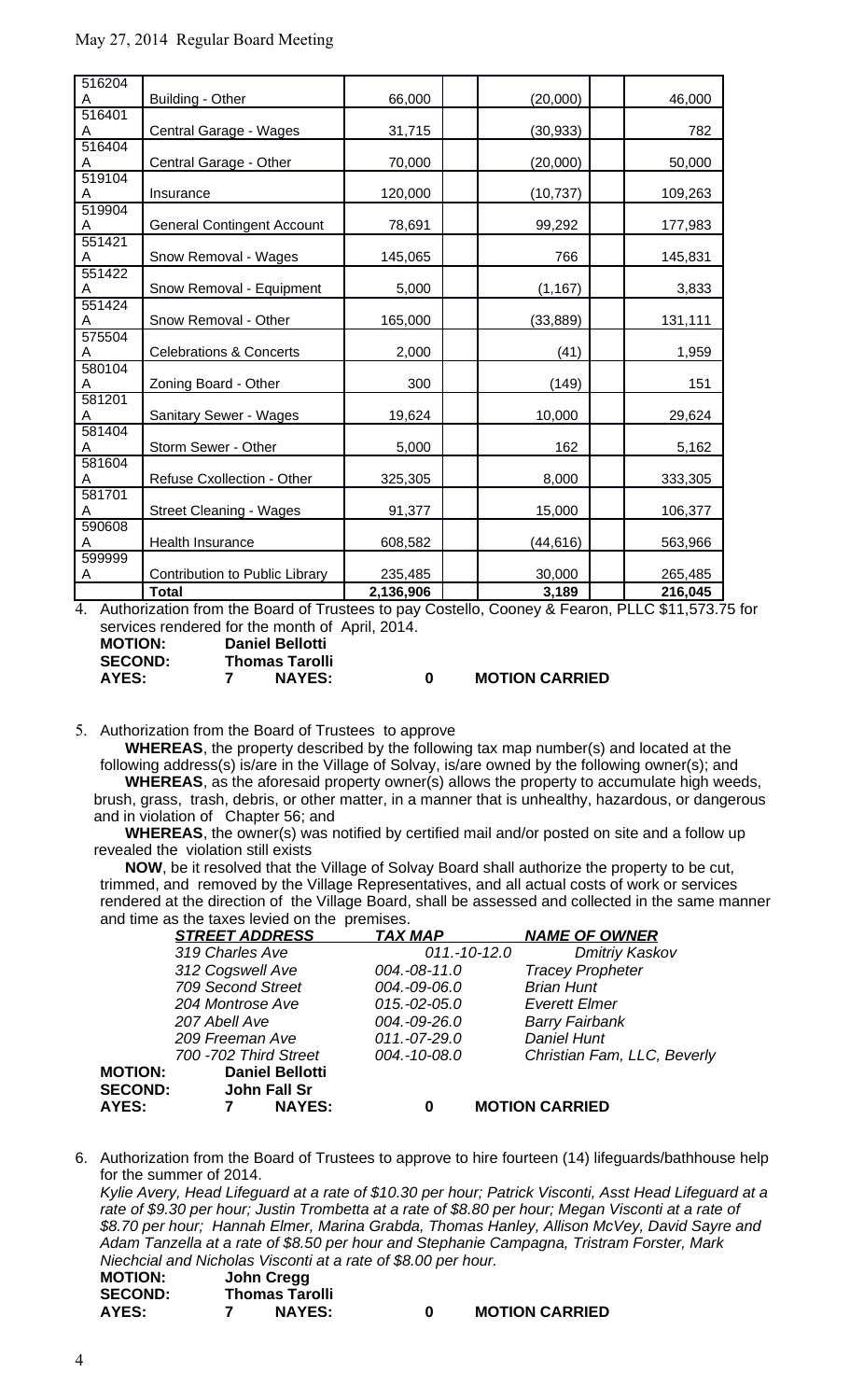7. Authorization from the Board of Trustees to approve to hire five summer laborers for the highway department at a rate of \$8.00 per hour. (*Michael Nicolini, Kyle Elmer, Frank Puccello, Devin Lumb and Carmen Sarno)*

| $\alpha$ . $\alpha$ . $\alpha$ . $\alpha$ . $\alpha$ . $\alpha$ . $\alpha$ . |            |                        |   |                       |
|------------------------------------------------------------------------------|------------|------------------------|---|-----------------------|
| <b>MOTION:</b>                                                               |            | <b>Daniel Bellotti</b> |   |                       |
| <b>SECOND:</b>                                                               | John Cregg |                        |   |                       |
| AYES:                                                                        |            | <b>NAYES:</b>          | 0 | <b>MOTION CARRIED</b> |

8. Authorization from the Board of Trustees to authorize the Mayor to sign the Grantee Questionnaire required for \$50,000.00 for the Woods Road Park Grant.

| <b>MOTION:</b> | <b>Harry DeCarlo</b>   |                       |
|----------------|------------------------|-----------------------|
| <b>SECOND:</b> | <b>Daniel Bellotti</b> |                       |
| AYES:          | <b>NAYES:</b>          | <b>MOTION CARRIED</b> |

9. Authorizing that a public hearing be scheduled for the Board's next meeting on June 24, 2014 at 6:00 pm, to

review and consider the 2013 annual report regarding the Village's efforts with regard to MS-4 compliance and reporting requirements.

| <b>MOTION:</b> | <b>Thomas Tarolli</b> |
|----------------|-----------------------|
| <b>SECOND:</b> | John Fall Sr          |
| <b>AYES:</b>   | <b>NAYES:</b><br>7    |

**AYES: 7 NAYES: 0 MOTION CARRIED**

10. Authorization from the Board of Trustees to approve the Highway Department request to place one (1)

2006 Chevy hybrid 1500 extended cab pick up, Vin# 1GCEK19T26Z211529 up to auction through Auctions Internationals. This is to be declared surplus and no longer needed by the Village. **MOTION: Derek Baichi SECOND: Daniel Bellotti AYES: 7 NAYES: 0 MOTION CARRIED**

11. Authorization from the Board of Trustees to hire Gabriel Storto as a part time police officer at a rate of

|                | \$17.10 per hour effective on May 28,2014. |   |                       |
|----------------|--------------------------------------------|---|-----------------------|
| <b>MOTION:</b> | <b>Daniel Bellotti</b>                     |   |                       |
| <b>SECOND:</b> | John Fall Sr                               |   |                       |
| AYES:          | <b>NAYES:</b>                              | n | <b>MOTION CARRIED</b> |

12. Having reviewed the short EAF form prepared and submitted in support of the Upper Gertrude Park Pavilion

Project, this Board hereby makes the following findings and determinations:

- $\leq$  The Onondaga County Office of Community Development is a funding source and is therefore an involved agency.
- This Board shall proceed as lead agency pursuant to SEQR.
- $\equiv$  This Board shall proceed on an uncoordinated basis.
- $\epsilon$  This Board determines that this project is a Type 2 action under SEOR, pursuant to 6 NYCRR Section 617.5(c)(1), thus concluding the SEQR review process.

| <b>MOTION:</b> | <b>Daniel Bellotti</b> |                       |
|----------------|------------------------|-----------------------|
| <b>SECOND:</b> | <b>Thomas Tarolli</b>  |                       |
| <b>AYES:</b>   | <b>NAYES:</b>          | <b>MOTION CARRIED</b> |

13. Authorization from the Board of Trustees to approve a renewal contract with the town on sharing the

Code Enforcement Officer, Peter Albrigo in accordance with existing and expiring contract. **MOTION: Thomas Tarolli SECOND: John Fall Sr AYES: 7 NAYES: 0 MOTION CARRIED**

### **NEW BUSINESS**

James Baleno of 106 Charles Avenue voiced concerns with Feher Rubbish's quality of service. The Mayor will look into this.

\*\*\*\*\*\*\*\*\*\*\*\*\*\*\*\*\*\*\*\*\*\*\*\*\*\*\*\*\*\*\*\*\*\*\*\*\*\*\*\*\*\*\*\*\*\*\*\*\*\*\*\*\*\*\*\*\*\*\*\*\*\*\*\*\*\*\*\*\*\*\*\*\*\*\*\*\*\*\*\*\*\*\*\*\*\*\*\*\*\*

Resolved that this Board of Trustees move into Executive Session to discuss a contract and/or personnel matter at 7:17 p.m.

| <b>MOTION:</b> | <b>Thomas Tarolli</b> |               |  |                       |  |  |
|----------------|-----------------------|---------------|--|-----------------------|--|--|
| <b>SECOND:</b> |                       | Derek Baichi  |  |                       |  |  |
| AYES:          |                       | <b>NAYES:</b> |  | <b>MOTION CARRIED</b> |  |  |